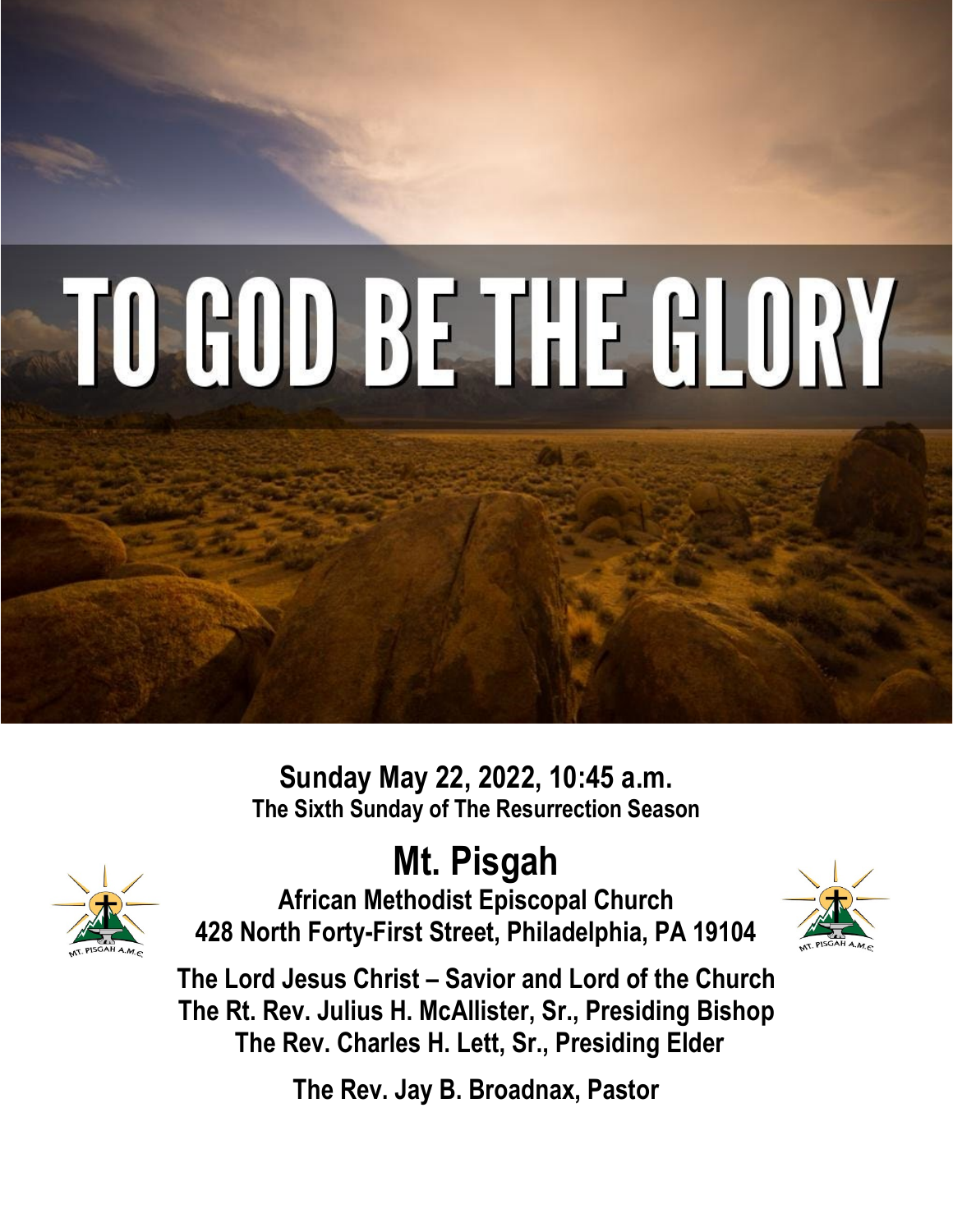### **Contacting Us**

Church Office Phone: (215) 386-6181\*\*\*\*\*Church Fax: (215) 386-3341 Ministerial Associates Office: (215) 386-1606 Church E-mail: [info@mtpisgahamec.org](mailto:info@mtpisgahamec.org) Website: www.mtpisgahamec.org For Livestreaming:<https://livestream.com/pisgahamephilly>

**Mt. Pisgah Prayer Line: Mondays, 8:30 p.m. 267-807-9605, Code: 316-885#** First District Prayer Call: Monday at 6:00 a.m., 605-313-4144, Code 6910909 (Callers are advised to use cell phones since long distance charges may apply.)

> Steward of the Week: Bro. Kim Jordan Trustee of the Week: Sis. Catherine Binkley, Sis. Tiffany Fauntleroy

Please make all CHECKS for tithes, offerings, Kingdom Dollar, speakers' plates or other contributions payable to MT. PISGAH AME CHURCH.

Remember that you can GIVE TITHES AND OFFERINGS ONLINE. The online service is very handy when you're away or unable to attend service. Donations are securely sent, and you will be credited just as if you had written a check. Go to www.mtpisgahamec.org and click the CONTRIBUTE tab. Also, to give by mobile phone, text 844-952-2552 and type GIVE in the message, then follow prompts. **Cash App may now also be used.** Please use the identifier \$MountPisgahAMEC.

#### **The Mt. Pisgah A.M.E. Church School**

We invite all to join us every Sunday, 9:30 a.m. to 10:30 a.m. to study God's Word. Quarterly Theme: "God Frees and Redeems" Unit Title: "Liberating Letters" **NEXT WEEK'S LESSON: "THE FRUIT OF FREEDOM" (May 23 – May 29)**  Monday: Psalm 1 The Righteous Yield Fruit Tuesday: John 15:1-8, Abide in Christ and Bear Fruit Wednesday: James 3:13-18 Wisdom's Harvest of Righteousness Thursday: Isaiah 32:9-20 The Spirit Produces a Fruitful Field Friday: Matthew 7:15-20 Known By Their Fruits Saturday: Ezekiel 47;1-7, 12 God's Presence Brings Fruitfulness **Sunday: Galatians 5:16-26 Live By The Spirit** Join us by calling **267-807-9605**, Access Code 316885# Children and Young Adult Lines: Zoom – See "This Week at Mt. Pisgah" **Please Note: On 2nd and 4th Sundays our "Urban Faith" Young Adult Class is consolidated with our adult class until further notice. On 1st and 3rd Sundays the Urban Faith will continue to meet in its own class.**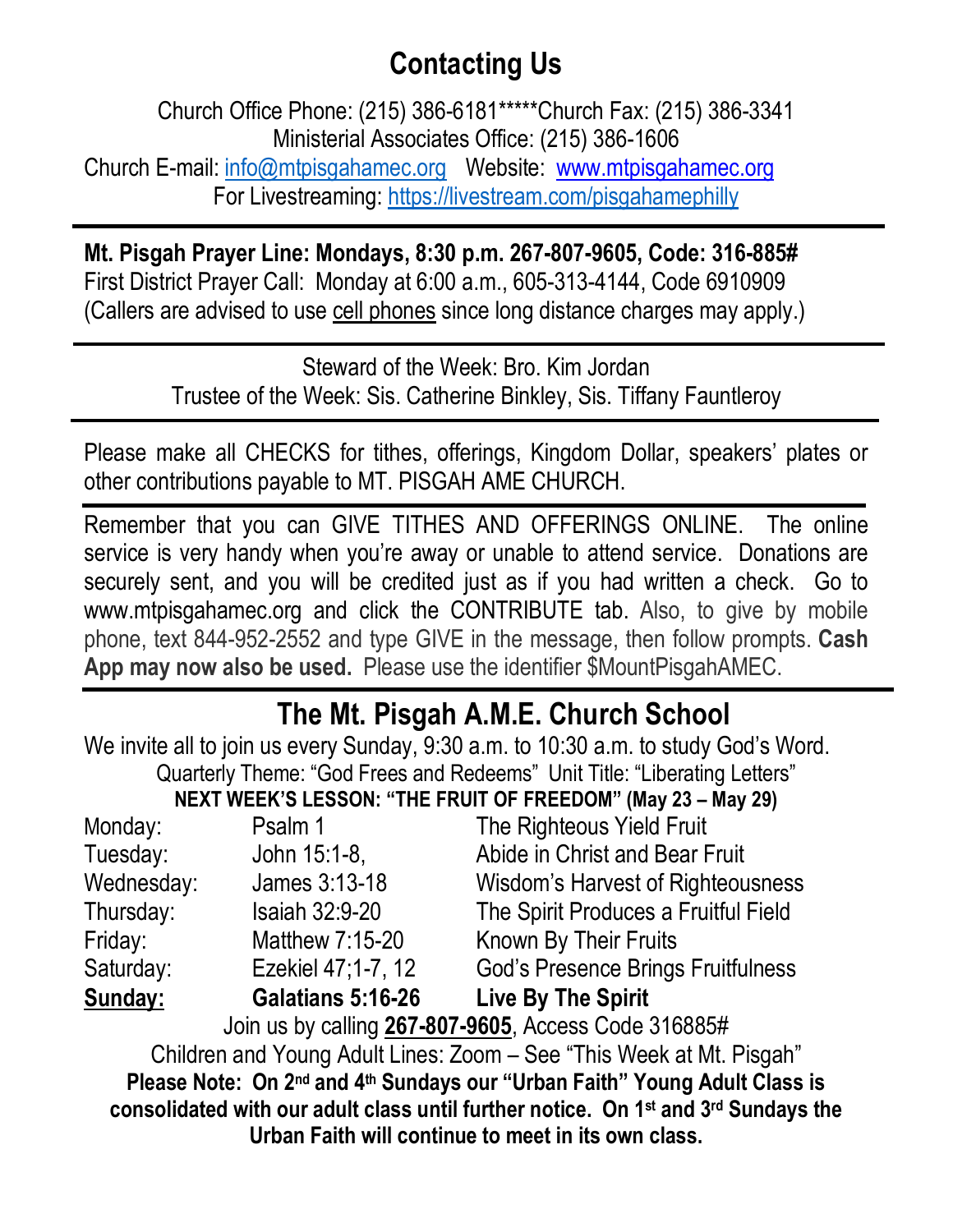#### **Order of Worship**

**DOXOLOGY** .................................................................................... The Rev. Lisa Richardson Praise God from Whom all blessings flow; Praise Him all creatures here below; Praise Him above ye heavenly host, Praise Father, Son, and Holy Ghost. Amen

#### **CALL TO WORSHIP** .......................................................................................Rev. Richardson

- Leader: I was glad when they said unto me, let us go into the house of the Lord, our feet shall stand within thy gates, O Jerusalem.
- People: For a day in thy courts is better than a thousand, I would rather be a doorkeeper in the house of my God than to dwell in the tents of wickedness.
- Leader: Because of the house of the Lord our God I- will seek thy good.
- People: Those that are planted in the house of the Lord, shall flourish in the courts of our God.
- Leader: Blessed are they that dwell in thy house. Lord, I have loved thy habitation, in the place where thy honor dwelleth.
- People: For the Lord is in his holy temple, let all the earth keep silence before Him.
- Leader: Let the words of my mouth, and the meditation of my heart, be acceptable in thy sight, O Lord, my strength and my Redeemer.
- People: O sing unto the Lord a new song, for he has done marvelous things. Make a joyful noise unto the Lord, all the earth sing praises.

**HYMN OF PRAISE** .............................................................. #21 "To God Be The Glory"

To God be the glory, great things He has done. So loved He the world that He gave us His Son. Who yielded His life an atonement for sin. And opened the life-gate that all may go in.

#### **Refrain:**

Praise the Lord, Praise the Lord, let the earth hear His voice! Praise the Lord, praise the Lord, Let the people rejoice! O come to the Father through Jesus the Son, And give Him the glory, great things He has done.

O perfect redemption, the purchase of blood, To every believer, the promise of God; The vilest offender who truly believes, That moment from Jesus a pardon receives. (Refrain)

Great things He hath taught us, great things He hath done, And great our rejoicing through Jesus the Son; But purer and higher, and greater will be Our wonder our transport, when Jesus we see. (Refrain)

**MORNING PRAYER** ............................................................................ The Rev. Phyllis Harris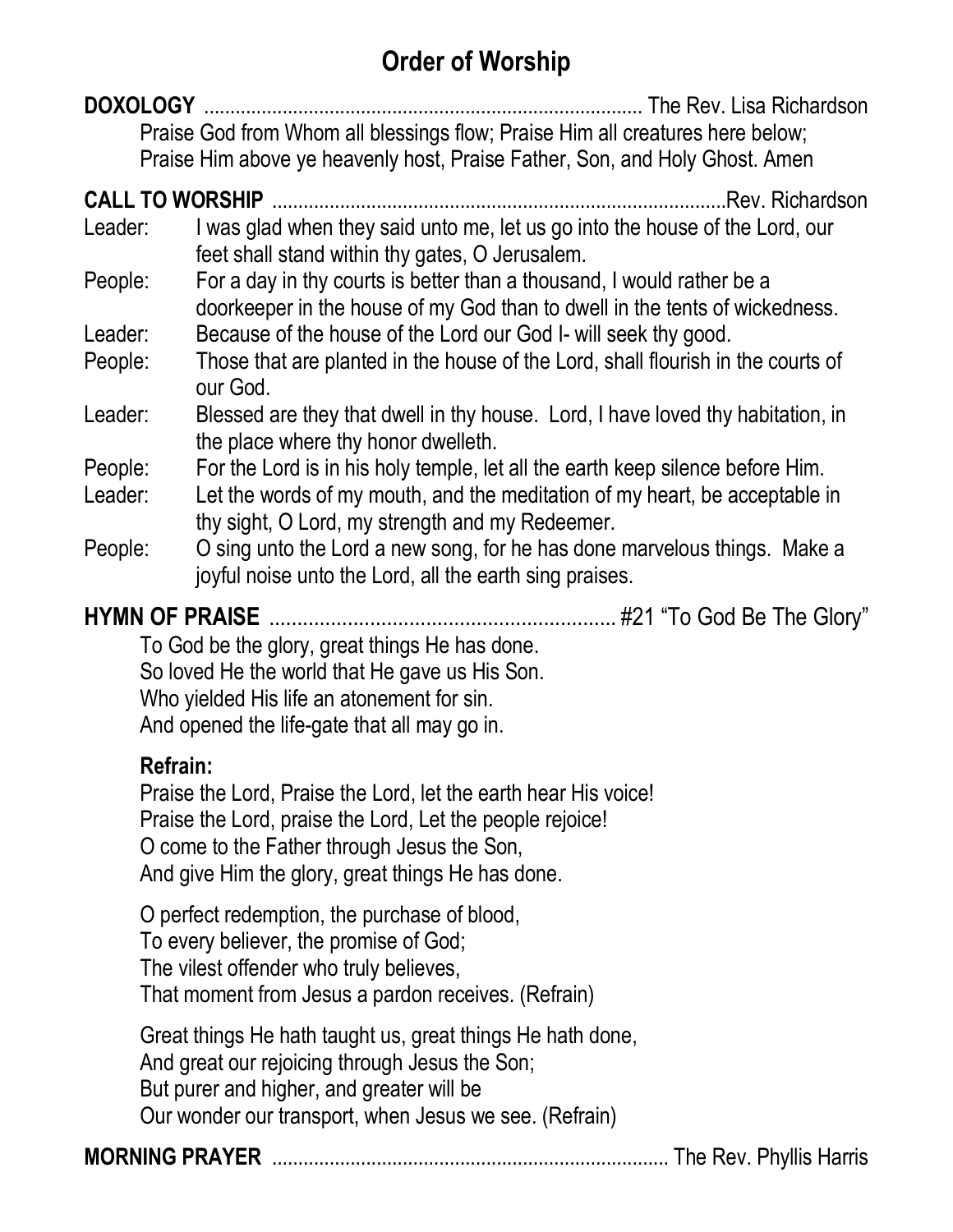| <b>WORSHIP IN GIVING</b> (To Text: Text the word "give" to the number 844-952-2552) |
|-------------------------------------------------------------------------------------|
|                                                                                     |
|                                                                                     |
|                                                                                     |
| THE PREACHED WORD The Rev. Donna Minor                                              |
| <b>Associate Minister</b>                                                           |

**INVITATION TO CHRISTIAN DISCIPLESHIP** ...#440 "Tis So Sweet To Trust in Jesus" Tis so sweet to trust in Jesus, Just to take Him at His word; Just to rest upon His promise, Just to know "Thus saith the Lord"

#### *Refrain*

Jesus, Jesus, how I trust Him, How I've proved Him o'er and o'er! Jesus, Jesus, precious Jesus! O for grace to trust Him more!

I'm so glad I learned to trust Thee, Precious Jesus, Savior, friend; And I know that Thou art with me, Wilt be with me to the end. (refrain)

AFFIRMATION OF FAITH: I believe in God the Father Almighty, Maker of heaven and earth; and in Jesus Christ, his only Son, our Lord, who was conceived by the Holy Spirit, Born of he Virgin Mary, suffered under Pontius Pilate, was crucified, dead, and buried. The third day he arose from the dead; he ascended into heaven, and sitteth on the right hand of God the Father Almighty, from thence he shall come to judge the quick and the dead. I believe in the Holy Spirit, the Church Universal, the communion of saints, the forgiveness of sin, the resurrection of the body and life everlasting. Amen

| What a fellowship, what a joy divine, leaning on the everlasting arms; |                                                                            |
|------------------------------------------------------------------------|----------------------------------------------------------------------------|
|                                                                        | What a blessedness, what a peace is mine, leaning on the everlasting arms. |

Leaning, leaning, safe and secure from all alarms; Leaning, leaning, leaning on the everlasting arms. **BENEDICTION** ...................................................................................... Pastor Broadnax **POSTLUDE** ............................................................................................. Bro. Keith Keys

## ANNOUNCEMENTS

All bulletin announcements/notices MUST be received in the Church Office, in writing or Email, no later than 3:00 p.m. on Tuesday.

#### **SHARE FOOD PROGRAM INFORMATION**

Senior SHARE Boxes still being distributed. Contact the church office for information.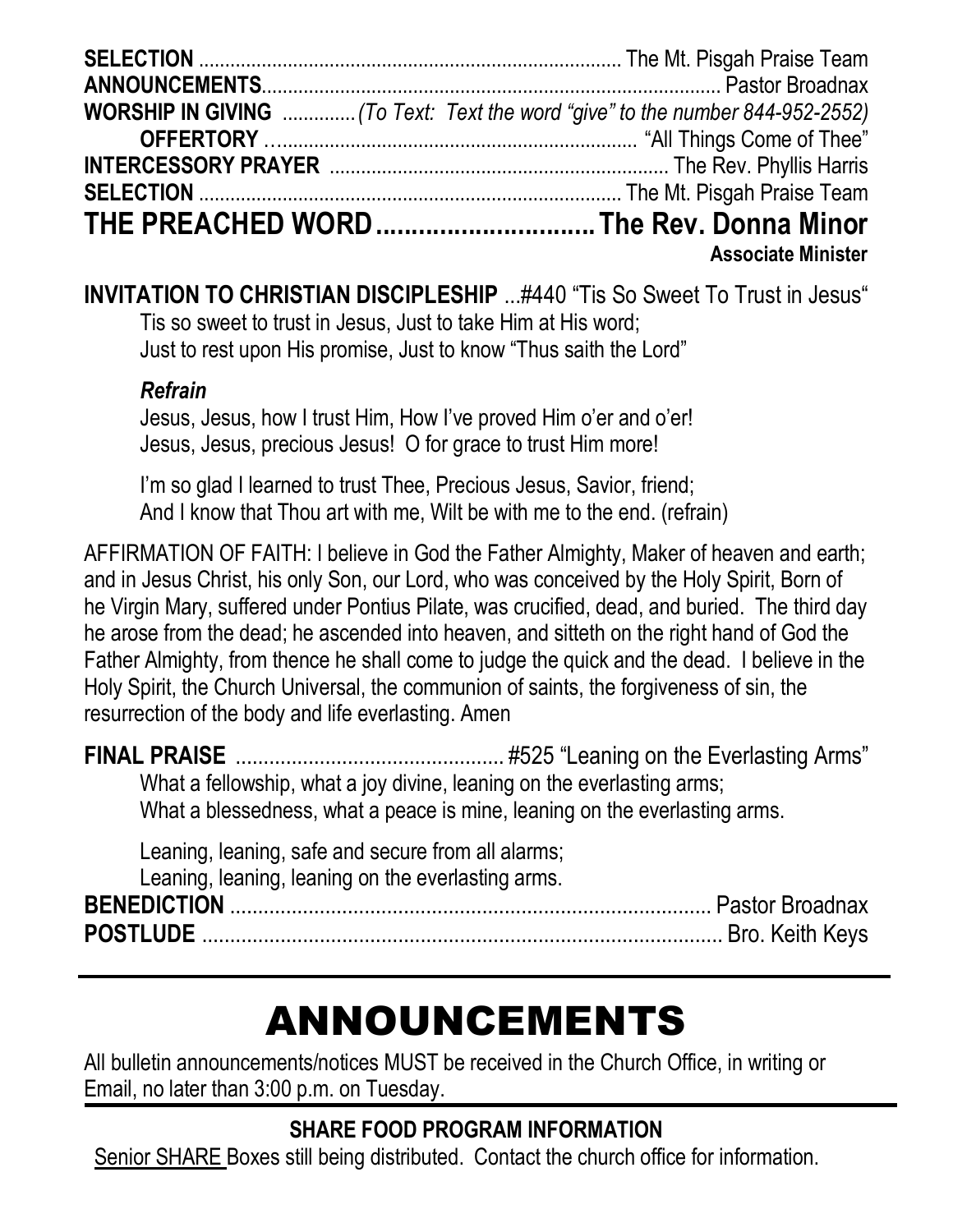#### **2022 GRADUATES**

All graduates from Kindergarten to Grad School, Technical School and Job Promotions, please contact Rev. Phyllis A. Harris at 215-901-4269 by Sunday, June 5, 2022 with your graduation or promotion information.

| PHILADELPHIA ANNUAL CONFERENCE                     |                     |                                                  |  |
|----------------------------------------------------|---------------------|--------------------------------------------------|--|
| Tuesday May 24-Sunday May 30, 2022                 |                     |                                                  |  |
| Delta Hotel, Philadelphia Airport (Tuesday-Friday) |                     |                                                  |  |
| St. Matthew AME Church (Saturday, Sunday)          |                     |                                                  |  |
| Tuesday, May 24                                    |                     | Women-in-Ministry and Ministry of Evangelism Day |  |
| Wednesday, May 25                                  | 8:30 a.m.           | Women's Missionary Society Annual Day            |  |
|                                                    |                     | 12:00 Noon WMS Worship Service                   |  |
| Thursday, May 26                                   | 8:00a.m.            | Conference Roll Call / Organization              |  |
|                                                    | $10:00$ a.m.        | Opening Service (Rev. Eugene McDuffy, Preaching) |  |
|                                                    | 3:00 p.m.           | <b>Business Session</b>                          |  |
|                                                    | 7:00 p.m.           | Lay Witness Night                                |  |
| Friday, May 27                                     | 8:00 a.m.           | Conference Institute                             |  |
|                                                    | 9:00 a.m.           | <b>Business Session</b>                          |  |
|                                                    |                     | 11:30 a.m. Memorial Service                      |  |
|                                                    |                     | 12:00 Noon Hour of Power                         |  |
|                                                    | $3:00 \text{ p.m.}$ | <b>Business Session</b>                          |  |
|                                                    | 7:00 p.m,           | Youth Night (Dept. of Christian Education)       |  |
| Saturday, May 28                                   | 8:00 a.m.           | Annual Conference YPD Meeting (Mt. Tabor)        |  |
|                                                    | $10:00$ a.m.        | <b>Business Session (St. Matthew)</b>            |  |
|                                                    | 12:00 Noon          | Ordination and Communion Service (St. Matthew)   |  |
|                                                    | 3:00 p.m.           | Sons of Allen Service (St. Matthew)              |  |
| Sunday, May 29                                     | $2:00$ p.m.         | Conference Church School (St Matthew)            |  |
|                                                    | $3:00$ p.m.         | Closing and Pastoral Appointments (St. Matthew)  |  |

The Conference Booklet Can Be Viewed Here: [Philadelphia Conference Booklet 2022.](https://drive.google.com/file/d/1YJvbZ5zOuANk5_PUskz0vNz5QseE1sad/view?usp=sharing) To view the conference virtually, navigate to [www.Philadelphiaac2022.live](http://www.philadelphiaac2022.live/) .

#### **Buffalo Shooting Relief**

On Saturday, May 14th there yet another senseless, horrendous, and tragic mass murder, targeting people of color at a supermarket in Buffalo, New York.Monetary donations for victim families and community food distribution are being received by Bethel AME Church, Buffalo. You may mail checks to Bethel AME Church, 1525 Michigan Avenue, Buffalo, NY 14209. You may also send donations electronically on the following platforms: Website: [www.bethelbuffalo.org;](http://www.bethelbuffalo.org/) CashApp: \$BethelBuffalo. Please designate gifts as **"Buffalo Mass Shooting Relief".**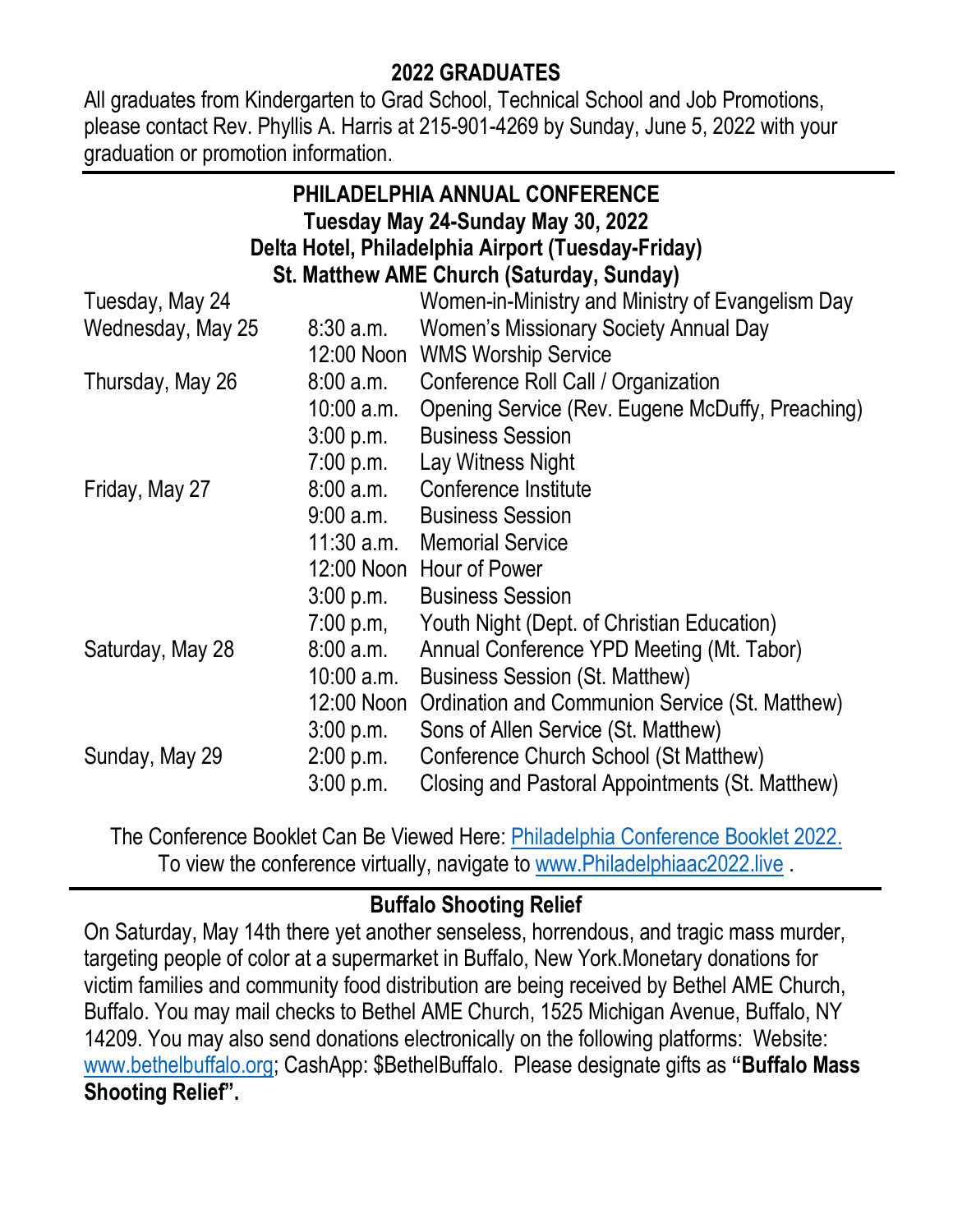#### **THIS WEEK AT MT. PISGAH**

Sunday, May 22, 2022 1:30p.m. – Kingdom Connections (4-14)

Monday, May 23, 2022 8:30 p.m. – Mt. Pisgah Prayer Call

Tuesday, May 24, 2022 Annual Conference Ministry of Evangelism and Women and Ministry Day

Wednesday May 25, 2022 Annual Conference Missionary Day

Thursday May 26, 2022 Annual Conference Opening, Business, Lay Night

Friday, May 27, 2022 10:00 a.m. – Joyce Criss Viewing 11:00 a.m. – Joyce Criss Celebration of Life Annual Conference Institute, Business Sessions, Memorial Christian Ed. Night

Saturday May 28, 2022

Annual Conference YPD, Business Session, Ordination/Communion, Sons of Allen 12:30 p.m. – Greater Works Ministry

Sunday, May 29, 2022 9:30 a.m. – Church School (Hybrid) 10:45 a.m. - Worship Annual Conference Church School, Closing, and Appointments.

#### **CONNECTION INFORMATON**

For Sunday Adult Church School, Worship Audio, and Monday Prayer (Via Conf. Call) **Phone: 267-807-9605**, Access Code 316885# For Wednesday Bible Study (Via Zoom): Zoom: <https://zoom.us/j/2153866181> Dial in by Phone: 929-205-6099 Meeting ID: 215 386 6181 For Sunday Children's Church School for Ages 4-17 (Via Zoom) [https://us02web.zoom.us/j/86491295530?pwd=VnJ0b0YvRUpmWWJaTWMyWU5WT1dVz](https://us02web.zoom.us/j/86491295530?pwd=VnJ0b0YvRUpmWWJaTWMyWU5WT1dVz09) [09;](https://us02web.zoom.us/j/86491295530?pwd=VnJ0b0YvRUpmWWJaTWMyWU5WT1dVz09) Meeting ID 864 9129 5530, pw 824723. Dial in: 929-205-6099 For Sunday Urban Faith (Young Adults, Ages 18-24) <https://us02web.zoom.us/j/86390642768?pwd=UUIxRzlNWitPbXVsbnBOelJmdndnUT09> Meeting ID: 863 9064 2768, pw 901056, Dial in 929-205-6099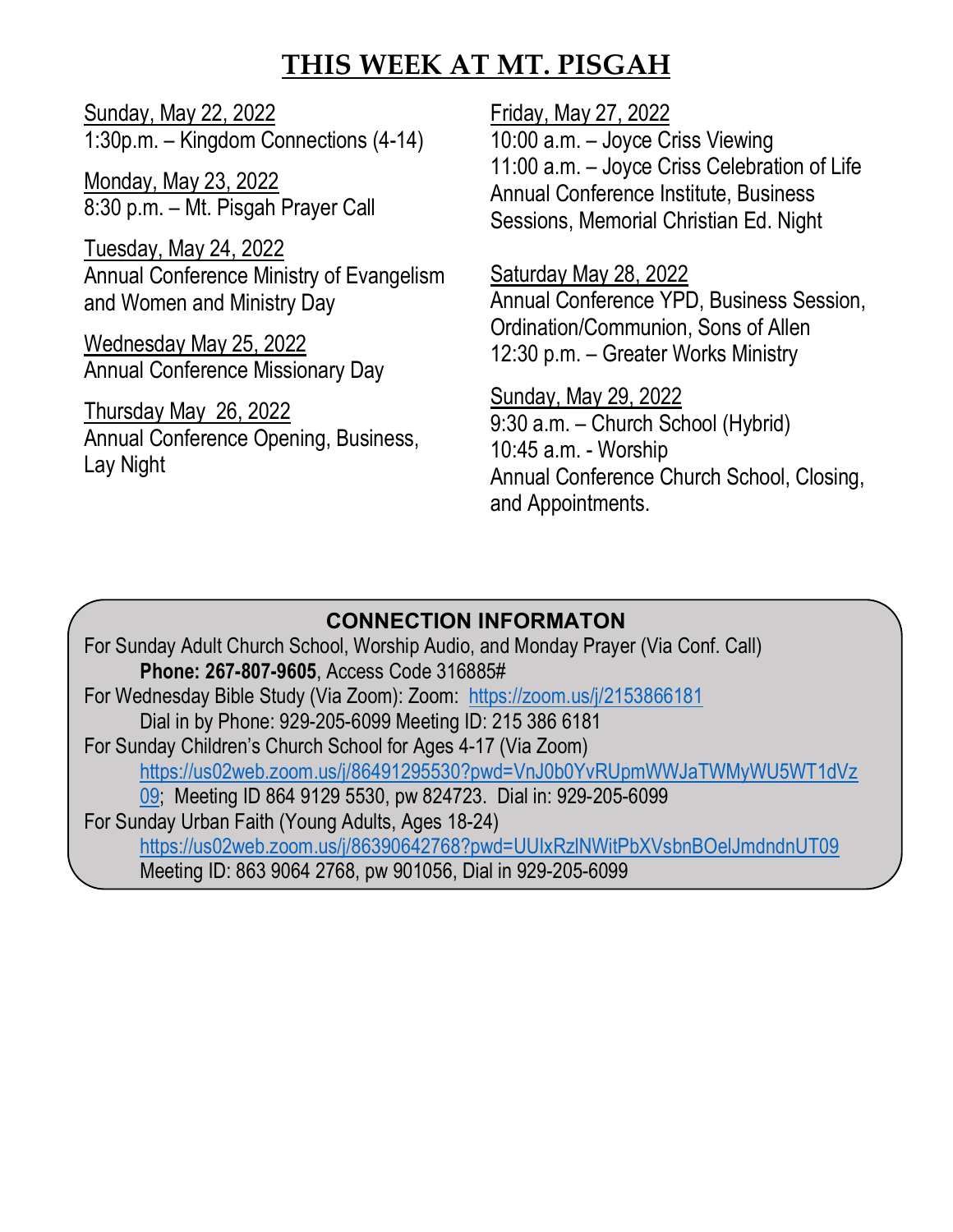#### **SICK AND HOMEBOUND**

#### IN HOME

Darrell Alston 5121 Cedar Ave (43) Verbatine Alston 6212 Sansom Street (39) Sheila Booker 118 E. Hortter Street (19) Billy Cash 1118 E. Sydney St. (50) Elizabeth Cason Kamara 4928 N. Camac St (41)) Phyllis Covington 418 No. 53rd Street (39) Khalil Edwards 2401 Benson Street (52) Therion Hudson 306 N. 41<sup>st</sup> Street (04) Syreeta Jeter 411 N. 42<sup>nd</sup> Street (04) Kathy Johnson 4751 Bingham St.(20) Roberta King 1366 S 46th St.(43) Vincent Mercer 1345 71St Avenue (26) Eunice Patterson 1843 N. 72nd St. (51) Ida Pierce 5458 Locust Street (39) Mamie Young 1342 Pine Street (04)

Robert Brown 1420 Clearview Street, Apt H110 (32) Jackie Gardner 1765 Hunters Trail, Rock Hill, SC (29732) Vivian H. Gee 3600 Conshohocken Ave., Apt. 513 (31) Melvin Francis 1030 Belmont Ave., Apt 706, (04) Elizabeth Kamara 2100 N. 49th St. Apt. 103 (31) Elizabeth E. Lavender 5917 Washington Ave. (43) Corine McKeithan **4239 Pennsgrove St.** (04) Mildred McNeil 3901 Market Street, Apt. 607 (04) Felicia Olugbode 4131 Spring Garden Street (04) Arletha Pierce 5524 Haverford Ave. Apt 413 (39) Maryetta Reid 4511 Walnut Street, Apt 220 (39) David Rivers **Example 20** S524 Haverford Ave. Apt 509 (39) Florence Smith 1426 N. Allison Street (31) Catherine Thompson 4400 Fairmount Avenue, Apt. 102 (04) Valorie Toombs 50-1 Revere Road, Drexel Hill, PA 19026 Audrey Washington 6213 Carpenter Street (43) Australia Weaver 6241 Beechwood Street (38) Marlene Winfield 3939 Conshohocken Ave. Apt. 521 (31)

#### NURSING CARE, ASSISTED LIVING

Verna Cox **Harston Hall RM# 300A, 350 Haws Lane, Flourtown, PA (19031)** Willie Hamwright The Watermark Logan Sq., Apt. 812, 2 Franklin Town Blvd. (03) Madeline Logan Manor Care, Rm, 24A, 14 Lincoln Ave., Yeadon, PA., (19050) Alonzo Walls, Jr. Germantown Home, 6950 Germantown Ave. Rm #227 (19)

#### HOSPITALS, SHORT TERM REHABILITATION